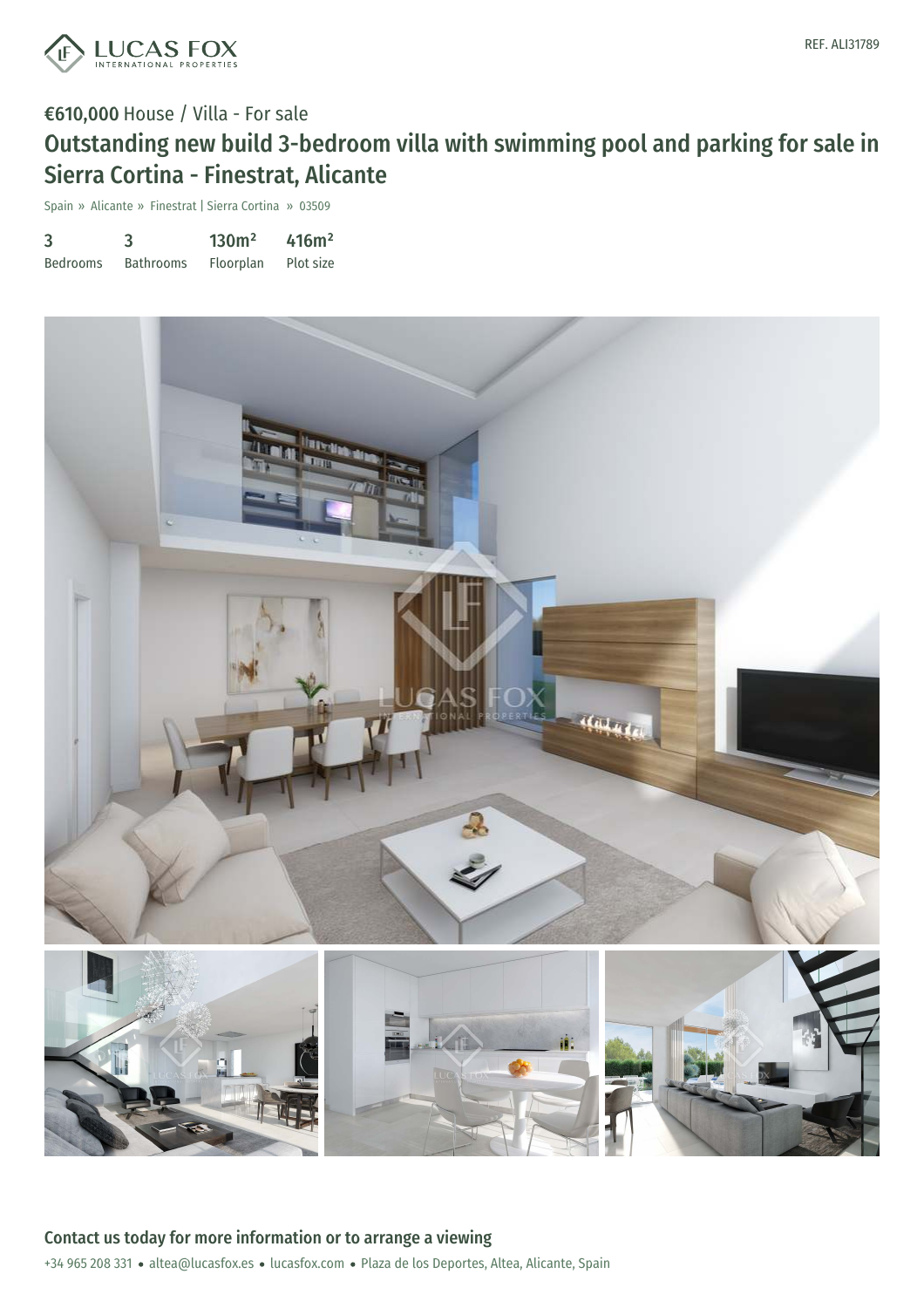

Spain » Alicante » Finestrat | Sierra Cortina » 03509

3 Bedrooms 3 Bathrooms 130m² Floorplan 416m² Plot size

#### **OVERVIEW**

### Outstanding new build 3-bedroom villa with swimming pool and parking for sale in the privileged setting of Sierra Cortina - Finestrat, Alicante

This villa is located in the privileged setting of Sierra Cortina near Benidorm, combining a natural setting next to the sea.

This is a single - family chalet in minimalist architecture in a natural setting that combine elegance and comfort in an environment surrounded by nature and trees native to the Mediterranean region on Benidorm bay. The painstaking architecture in an original design and the exclusive details inspired by the sea integrate perfectly into the natural setting that surrounds and envelops the homes . The chalet is sited on independent plots measuring 400 m on which two - storey homes with a total floor area of more than 130m are built. The ample gardens allow you to enjoy a pleasant rest in the open air or a dip in your own swimming pool surrounded by Mediterranean trees that provide the home with privacy .

It has been designed for enjoying life inside or outdoors but with maximum privacy , maintaining a fluid connection between the terraces and the swimming pool area . This home stands out for its two - level construction , on the main floor being an ample bedroom , a bathroom and a kitchen - diner measuring more than 40 square metres with large picturesque windows to take full advantage of the hours of natural Mediterranean light and for enjoying the sun .

On the leisure floor , there are two generous bedrooms with en suite bathrooms and balconies with their own [terraces](mailto:altea@lucasfox.es) that [offer](https://www.lucasfox.com) the possibility of being able to enjoy privileged views and outdoor life on the upper floor .

The construction counts on premium , top - quality materials for the purpose of offering maximum comfort making the home a comfortable space with extras such as automatic control or high quality gres tiled floors . The exterior also disposes of a space inside it for two vehicles .



[lucasfox.com/go/ali31789](https://www.lucasfox.com/go/ali31789)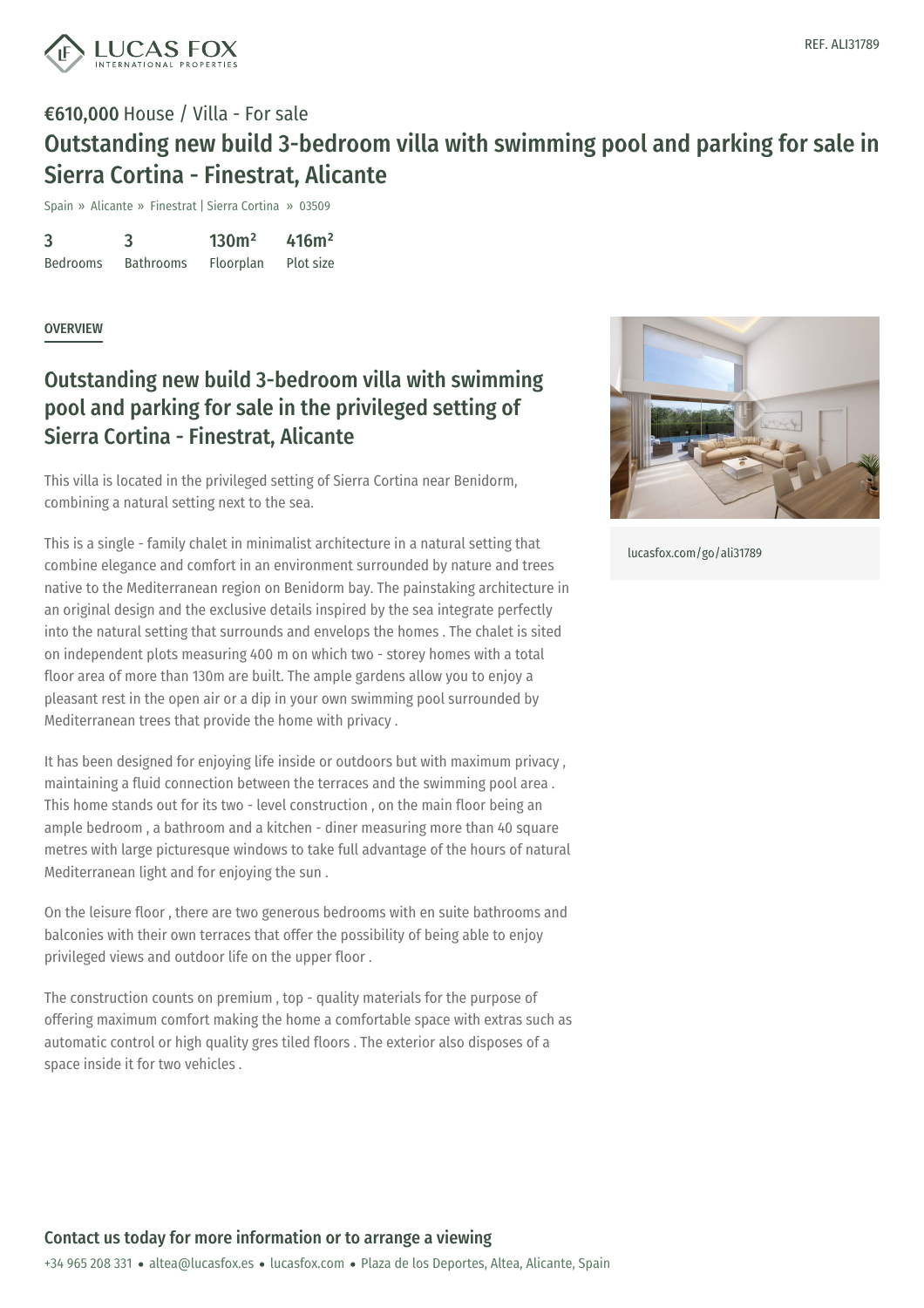

Spain » Alicante » Finestrat | Sierra Cortina » 03509

| 3               | 3                | 130 <sup>m²</sup> | 416m <sup>2</sup> |
|-----------------|------------------|-------------------|-------------------|
| <b>Bedrooms</b> | <b>Bathrooms</b> | Floorplan         | Plot size         |

The views of the Sierra Cortina and their proximity to the sea make this villa an ideal place for combining relaxation with the activities of the nearby leisure and services areas . Designed for enjoying and experiencing the natural light to the full , the villa is devised to fulfil the comfort expectations of their owners . This home of a modern and minimalist design is an ideal place to enjoy the mountains and the sea .